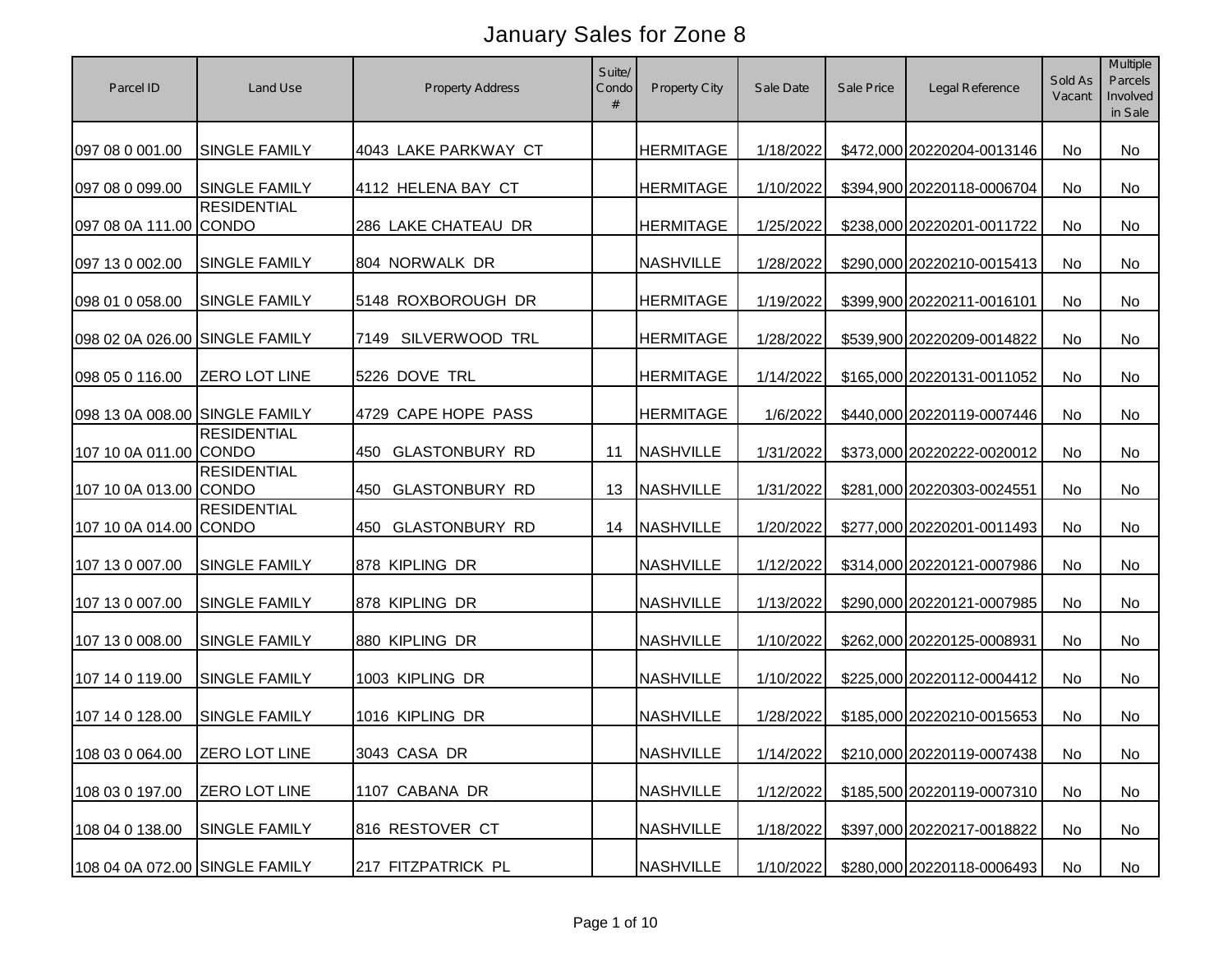| Parcel ID                      | Land Use                                 | <b>Property Address</b>     | Suite/<br>Condo<br># | Property City                 | Sale Date | Sale Price | Legal Reference                      | Sold As<br>Vacant | Multiple<br>Parcels<br>Involved<br>in Sale |
|--------------------------------|------------------------------------------|-----------------------------|----------------------|-------------------------------|-----------|------------|--------------------------------------|-------------------|--------------------------------------------|
| 108 08 0 099.00                | SINGLE FAMILY                            | 1000 E LAKE CT              |                      | <b>NASHVILLE</b>              | 1/14/2022 |            | \$258,000 20220125-0008830           | No                | No                                         |
| 108 08 0 278.00                | SINGLE FAMILY                            | 724 SANDBURG PL             |                      | <b>NASHVILLE</b>              | 1/31/2022 |            | \$300,000 20220211-0015940           | No                | <b>No</b>                                  |
| 108 08 0 301.00                | <b>ZERO LOT LINE</b>                     | 3193 TRAILS END LN          |                      | <b>NASHVILLE</b>              | 1/19/2022 |            | \$221,550 20220120-0007666           | No                | No                                         |
| 108 12 0 009.00                | <b>ZERO LOT LINE</b>                     | 3259 TRAILS END LN          |                      | <b>NASHVILLE</b>              | 1/21/2022 |            | \$208,000 20220202-0012287           | No                | <b>No</b>                                  |
| 108 12 0 240.00                | <b>SINGLE FAMILY</b>                     | 1505 TRAILWOOD CT           |                      | <b>NASHVILLE</b>              | 1/13/2022 |            | \$365,000 20220201-0011499           | No                | No                                         |
| 108 12 0A 052.00 CONDO         | <b>RESIDENTIAL</b>                       | 3305 QUAIL VIEW DR          |                      | <b>NASHVILLE</b>              | 1/29/2022 |            | \$156,000 20220210-0015416           | No                | No                                         |
| 108 12 0B 034.00 SINGLE FAMILY |                                          | 3112 HARBORWOOD DR          |                      | <b>NASHVILLE</b>              | 1/5/2022  |            | \$360,000 20220121-0008184           | No                | <b>No</b>                                  |
| 108 12 0B 240.00 SINGLE FAMILY |                                          | 3457 HARBOR HILL PL         |                      | <b>NASHVILLE</b>              | 1/28/2022 |            | \$280,000 20220201-0011617           | No                | No                                         |
| 108 16 0 327.00                | <b>ZERO LOT LINE</b>                     | 312 WOODLARK CT             |                      | <b>NASHVILLE</b>              | 1/19/2022 |            | \$266,000 20220201-0011528           | No                | <b>No</b>                                  |
| 109 05 0D 071.00 CONDO         | <b>RESIDENTIAL</b>                       | 1613 LINCOYA BAY DR         |                      | <b>NASHVILLE</b>              | 1/11/2022 |            | \$255,000 20220114-0005971           | No                | <b>No</b>                                  |
| 110 00 0 075.00                | <b>VACANT</b><br><b>RESIDENTIAL LAND</b> | 4716 HESSEY RD              |                      | <b>MOUNT</b><br><b>JULIET</b> | 1/12/2022 |            | \$590,000 20220121-0008233           | Yes               | Yes                                        |
| 110 00 0 076.00                | <b>SINGLE FAMILY</b>                     | 4720 HESSEY RD              |                      | <b>MOUNT</b><br><b>JULIET</b> | 1/12/2022 |            | \$590,000 20220121-0008233           | No                | Yes                                        |
| 110 00 0 214.00                | <b>VACANT</b><br><b>RESIDENTIAL LAND</b> | STEWARTS FERRY PIKE<br>1610 |                      | <b>HERMITAGE</b>              | 1/27/2022 |            | \$270,000 20220209-0015167           | Yes               | Yes                                        |
| 110 00 0 215.00                | <b>RESIDENTIAL</b><br>COMBO/MISC         | 1616 STEWARTS FERRY PIKE    |                      | <b>HERMITAGE</b>              | 1/27/2022 |            | \$270,000 20220209-0015167           | Yes               | Yes                                        |
| 110 02 0B 060.00 CONDO         | <b>RESIDENTIAL</b>                       | 2286 SEVEN POINTS CIR       |                      | <b>HERMITAGE</b>              | 1/20/2022 |            | \$482,322 20220131-0010987           | <b>No</b>         | No                                         |
| 119 08 0 035.00                | <b>SINGLE FAMILY</b>                     | 729 GREYMONT DR             |                      | <b>NASHVILLE</b>              | 1/14/2022 |            | \$400,000 20220128-0010236           | No                | No                                         |
|                                | 120 01 0 097.00 SINGLE FAMILY            | 1216 VULTEE BLVD            |                      | <b>NASHVILLE</b>              |           |            | 1/27/2022 \$340,000 20220208-0014434 | No                | No                                         |
| 120 13 0 008.00                | <b>SINGLE FAMILY</b>                     | 300 FINLEY DR               |                      | <b>NASHVILLE</b>              | 1/26/2022 |            | \$365,000 20220303-0024352           | No                | No                                         |
| 122 01 0A 035.00 SINGLE FAMILY |                                          | 1916 DEEP WOODS TRL         |                      | <b>NASHVILLE</b>              | 1/31/2022 |            | \$460,000 20220218-0018897           | No                | No                                         |
| 122 01 0A 238.00 CONDO         | <b>RESIDENTIAL</b>                       | 26 FAWN CREEK PASS          |                      | <b>NASHVILLE</b>              | 1/20/2022 |            | \$311,000 20220127-0009890           | No                | No                                         |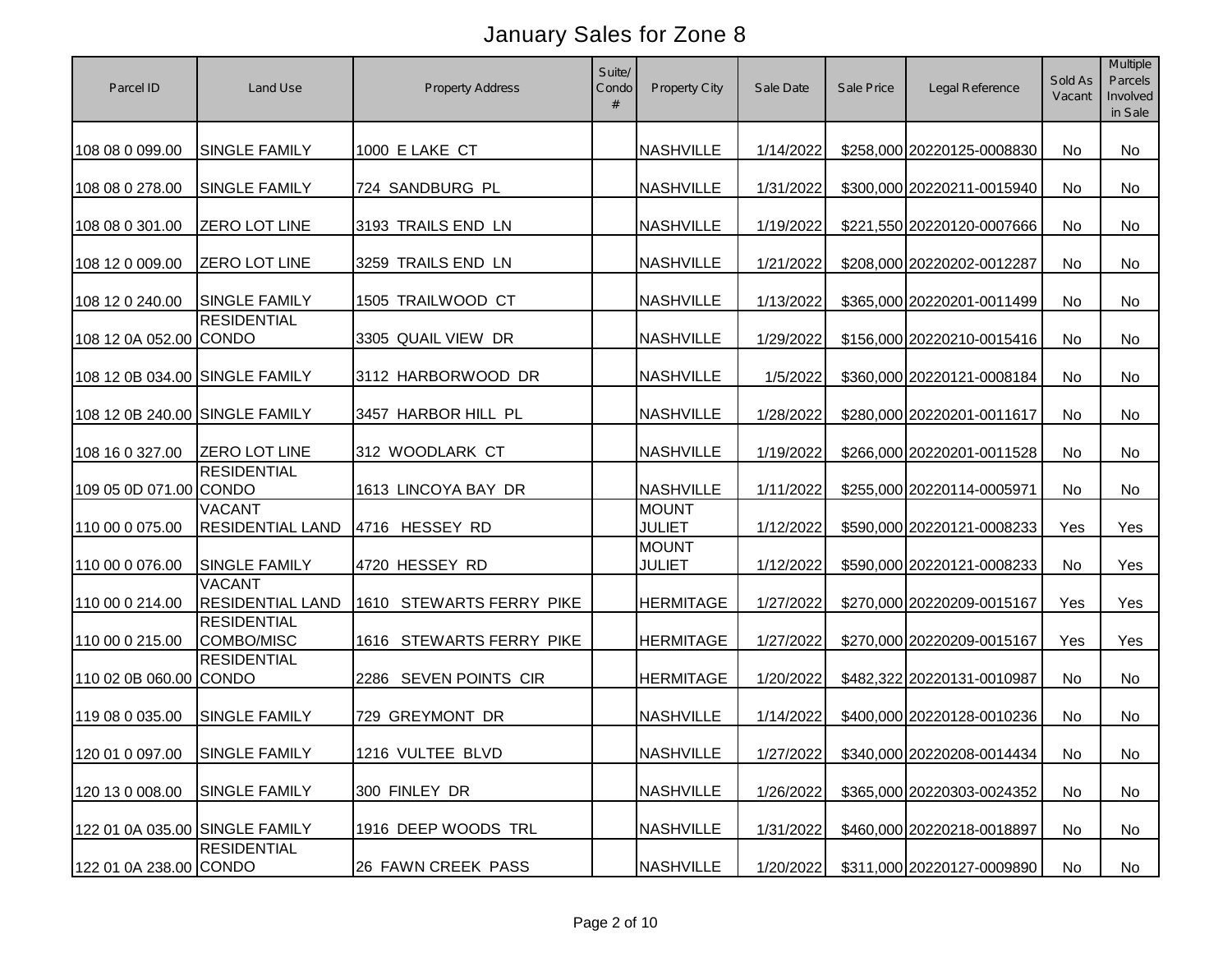| Parcel ID                      | Land Use                                           | <b>Property Address</b> | Suite/<br>Condo<br># | Property City    | Sale Date | Sale Price | Legal Reference                      | Sold As<br>Vacant | Multiple<br>Parcels<br>Involved<br>in Sale |
|--------------------------------|----------------------------------------------------|-------------------------|----------------------|------------------|-----------|------------|--------------------------------------|-------------------|--------------------------------------------|
| 122 15 0A 019.00 CONDO         | <b>RESIDENTIAL</b>                                 | 4001 ANDERSON RD        | 19                   | <b>NASHVILLE</b> | 1/28/2022 |            | \$207,000 20220202-0012558           | No                | No                                         |
| 124 00 0 058.00                | <b>VACANT</b><br><b>RESIDENTIAL LAND</b>           | 0 S MOUNT JULIET RD     |                      | <b>HERMITAGE</b> | 1/5/2022  |            | \$122,500 20220127-0009967           | Yes               | <b>No</b>                                  |
| 135 08 0A 849.00 CONDO         | <b>RESIDENTIAL</b>                                 | 849 LONGHUNTER CT       |                      | <b>NASHVILLE</b> | 1/27/2022 |            | \$184,000 20220211-0016175           | <b>No</b>         | <b>No</b>                                  |
| 135 08 0B 014.00 CONDO         | <b>RESIDENTIAL</b>                                 | 3030 NED SHELTON RD     | 126                  | <b>NASHVILLE</b> | 1/21/2022 |            | \$276,400 20220214-0016647           | No                | No                                         |
| 135 09 0 007.00                | <b>SINGLE FAMILY</b>                               | 2022 FORGES DR          |                      | <b>NASHVILLE</b> | 1/28/2022 |            | \$300,000 20220209-0015050           | No                | <b>No</b>                                  |
| 135 11 0C 002.00 CONDO         | <b>RESIDENTIAL</b>                                 | 103 NASHBORO GRNS       |                      | <b>NASHVILLE</b> | 1/10/2022 |            | \$315,000 20220126-0009282           | No                | <b>No</b>                                  |
| 135 12 0E 271.00 CONDO         | <b>RESIDENTIAL</b>                                 | 2708 NASHBORO BLVD      |                      | <b>NASHVILLE</b> | 1/14/2022 |            | \$295,000 20220127-0009776           | <b>No</b>         | <b>No</b>                                  |
| 135 12 0F 031.00 CONDO         | <b>RESIDENTIAL</b>                                 | NASHBORO BLVD<br>1365   |                      | <b>NASHVILLE</b> | 1/15/2022 |            | \$600,000 20220204-0013448           | <b>No</b>         | Yes                                        |
| 135 12 0F 034.00 CONDO         | <b>RESIDENTIAL</b>                                 | NASHBORO BLVD<br>1359   |                      | <b>NASHVILLE</b> | 1/15/2022 |            | \$600,000 20220204-0013448           | <b>No</b>         | Yes                                        |
|                                | VACANT<br>135 12 0F 037.00 RESIDENTIAL LAND        | NASHBORO BLVD<br>1353   |                      | <b>NASHVILLE</b> | 1/15/2022 |            | \$600,000 20220204-0013448           | No                | Yes                                        |
|                                | <b>VACANT</b><br>135 12 0F 042.00 RESIDENTIAL LAND | NASHBORO BLVD<br>1343   |                      | <b>NASHVILLE</b> | 1/26/2022 |            | \$235,000 20211216-0166056           | Yes               | Yes                                        |
|                                | <b>VACANT</b><br>135 12 0F 043.00 RESIDENTIAL LAND | NASHBORO BLVD<br>1341   |                      | <b>NASHVILLE</b> | 1/26/2022 |            | \$235,000 20211216-0166056           | Yes               | Yes                                        |
|                                | <b>VACANT</b><br>135 12 0F 047.00 RESIDENTIAL LAND | 1333 NASHBORO BLVD      |                      | <b>NASHVILLE</b> | 1/15/2022 |            | \$600,000 20220204-0013448           | <b>No</b>         | Yes                                        |
| 135 14 0A 026.00 SINGLE FAMILY |                                                    | 1124 WHITE MOUNTAIN LN  |                      | <b>ANTIOCH</b>   | 1/19/2022 |            | \$374,000 20220214-0017140           | <b>No</b>         | No                                         |
| 135 16 0 018.00                | <b>SINGLE FAMILY</b>                               | 2637 MOSSDALE DR        |                      | <b>NASHVILLE</b> | 1/20/2022 |            | \$275,000 20220203-0012715           | <b>No</b>         | No                                         |
| 135 16 0 031.00                | <b>SINGLE FAMILY</b>                               | 2613 SAILBOAT CT        |                      | <b>NASHVILLE</b> | 1/18/2022 |            | \$320,400 20220201-0011298           | <b>No</b>         | No                                         |
| 135 16 0 051.00 SINGLE FAMILY  |                                                    | 2618 TIMBERLAND DR      |                      | <b>NASHVILLE</b> |           |            | 1/13/2022 \$370,000 20220131-0010954 | No                | No                                         |
| 135 16 0B 130.00 CONDO         | <b>RESIDENTIAL</b>                                 | 662 FLINTLOCK CT        |                      | <b>NASHVILLE</b> | 1/21/2022 |            | \$190,000 20220127-0009884           | No                | No                                         |
| 136 00 0 037.00                | <b>SINGLE FAMILY</b>                               | 2634 SMITH SPRINGS RD   |                      | <b>NASHVILLE</b> | 1/19/2022 |            | \$380,000 20220126-0009301           | No                | No                                         |
| 136 03 0A 118.00 CONDO         | <b>RESIDENTIAL</b>                                 | 3880 PRIEST LAKE DR     | 34                   | <b>NASHVILLE</b> | 1/7/2022  |            | \$219,900 20220204-0013444           | No                | No                                         |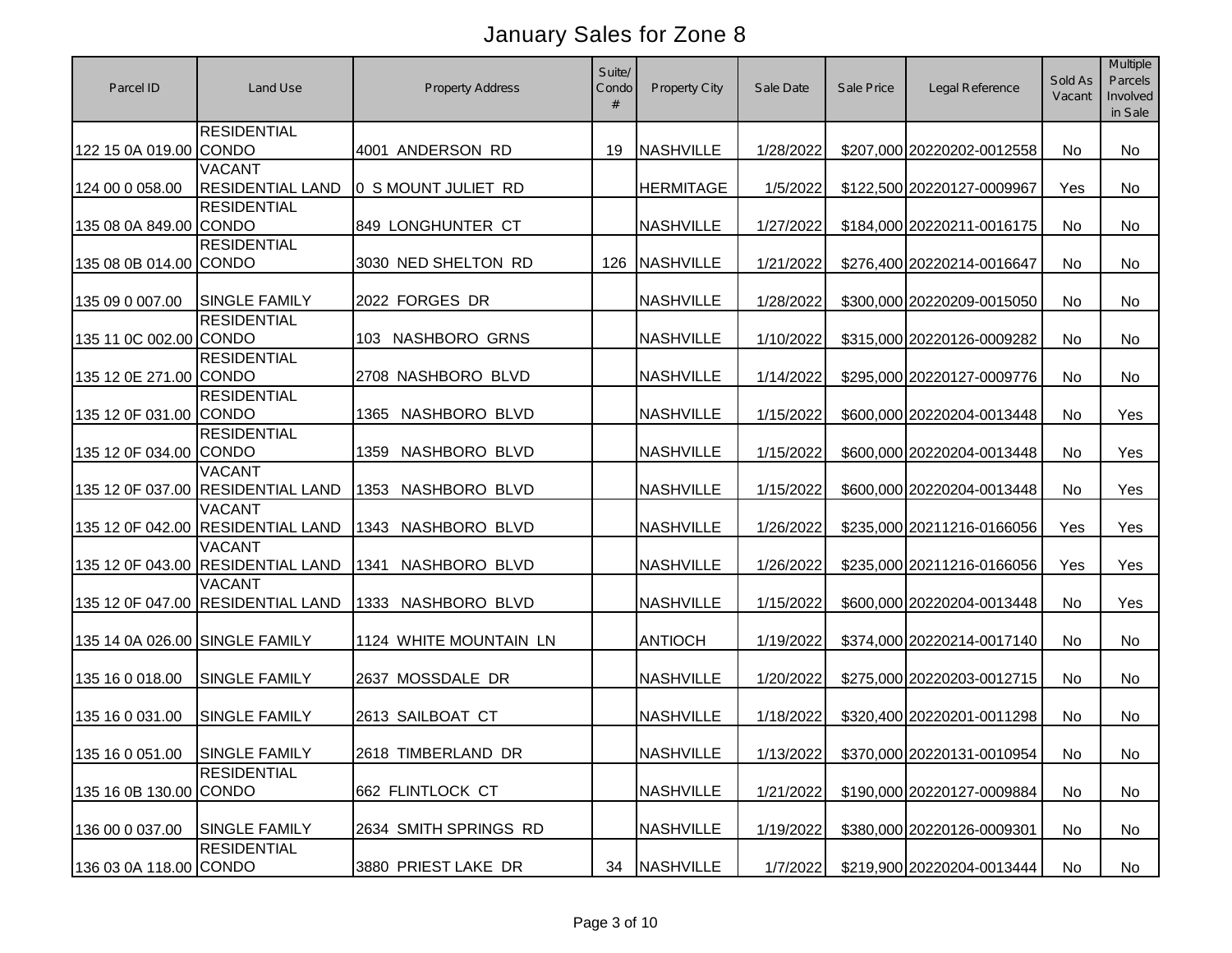| Parcel ID                      | Land Use               | <b>Property Address</b>  | Suite/<br>Condo<br># | Property City    | Sale Date | Sale Price | Legal Reference                      | Sold As<br>Vacant | Multiple<br>Parcels<br>Involved<br>in Sale |
|--------------------------------|------------------------|--------------------------|----------------------|------------------|-----------|------------|--------------------------------------|-------------------|--------------------------------------------|
| 136 05 0 032.00                | <b>SINGLE FAMILY</b>   | 2536 BAYVIEW DR          |                      | <b>NASHVILLE</b> | 1/18/2022 |            | \$393,000 20220131-0010670           | No                | No                                         |
| 136 06 0 104.00                | <b>SINGLE FAMILY</b>   | 114 ISLANDIA E           |                      | <b>NASHVILLE</b> | 1/4/2022  |            | \$405,000 20220110-0002835           | No                | <b>No</b>                                  |
| 136 09 0A 009.00 CONDO         | <b>RESIDENTIAL</b>     | 2717 SMITH SPRINGS RD    |                      | <b>NASHVILLE</b> | 1/13/2022 |            | \$260,000 20220124-0008341           | No                | No                                         |
| 136 10 0A 020.00 CONDO         | <b>RESIDENTIAL</b>     | 102 LAKE FOREST CT       |                      | <b>NASHVILLE</b> | 1/7/2022  |            | \$179,000 20220118-0007060           | No                | <b>No</b>                                  |
| 136 13 0 060.00                | <b>SINGLE FAMILY</b>   | 231 BELL RD              |                      | <b>NASHVILLE</b> | 1/18/2022 |            | \$300,000 20220128-0010240           | No                | No                                         |
| 136 13 0B 017.00 CONDO         | <b>RESIDENTIAL</b>     | 165 BELL RD              |                      | <b>NASHVILLE</b> | 1/3/2022  |            | \$229,500 20220114-0005663           | No                | No                                         |
| 136 15 0A 010.00 CONDO         | <b>RESIDENTIAL</b>     | 3405 OLD ANDERSON RD     | 118                  | ANTIOCH          | 1/25/2022 |            | \$270,000 20220204-0013084           | No                | No                                         |
| 136 15 0A 040.00 CONDO         | <b>RESIDENTIAL</b>     | 3405 OLD ANDERSON RD     | 314                  | ANTIOCH          | 1/13/2022 |            | \$249,700 20220207-0013683           | No                | <b>No</b>                                  |
| 136 15 0B 001.00 CONDO         | <b>RESIDENTIAL</b>     | 3401 ANDERSON RD         | -1                   | <b>ANTIOCH</b>   | 1/14/2022 |            | \$165,000 20220208-0014519           | No                | <b>No</b>                                  |
| 136 15 0B 038.00 CONDO         | <b>RESIDENTIAL</b>     | 3401 ANDERSON RD         | 38                   | <b>ANTIOCH</b>   | 1/7/2022  |            | \$310,000 20220112-0004233           | No                | <b>No</b>                                  |
| 136 15 0B 055.00 CONDO         | <b>RESIDENTIAL</b>     | 3401 ANDERSON RD         | 51                   | <b>ANTIOCH</b>   | 1/12/2022 |            | \$270,000 20220127-0010105           | No                | No                                         |
| 137 04 0B 032.00 SINGLE FAMILY |                        | ARBOR POINTE WAY<br>2200 |                      | <b>HERMITAGE</b> | 1/18/2022 |            | \$575,000 20220125-0009182           | No                | No                                         |
| 137 13 0A 044.00 SINGLE FAMILY |                        | 3344 MILBRIDGE DR        |                      | <b>ANTIOCH</b>   | 1/31/2022 |            | \$210,000 20220210-0015712           | <b>No</b>         | No                                         |
| 148 03 0 116.00                | <b>SINGLE FAMILY</b>   | 156 LUNA CIR             |                      | <b>NASHVILLE</b> | 1/18/2022 |            | \$400,000 20220119-0007250           | <b>No</b>         | No                                         |
| 148 08 0 037.00                | <b>SINGLE FAMILY</b>   | 809 HAWAIIAN VW          |                      | <b>ANTIOCH</b>   | 1/13/2022 |            | \$268,000 20220121-0007896           | <b>No</b>         | No                                         |
| 148 12 0 118.00                | <b>SINGLE FAMILY</b>   | <b>IRMA DR</b><br>861    |                      | <b>ANTIOCH</b>   | 1/25/2022 |            | \$390,000 20220207-0013795           | No                | No                                         |
| 148 12 0 162.00                | SINGLE FAMILY          | 105 DOWDY CT             |                      | <b>ANTIOCH</b>   |           |            | 1/21/2022 \$287,000 20220208-0014381 | No                | No                                         |
| 149 00 0 103.00                | <b>DAY CARE CENTER</b> | 410 BELL RD              |                      | <b>NASHVILLE</b> | 1/14/2022 |            | \$592,000 20220127-0010020           | No                | No                                         |
| 149 01 0B 014.00 SINGLE FAMILY |                        | 4637 BILLINGSGATE RD     |                      | <b>ANTIOCH</b>   | 1/11/2022 |            | \$335,500 20220119-0007117           | No                | No                                         |
| 149 02 0 016.00                | SINGLE FAMILY          | 2112 AILEEN DR           |                      | <b>ANTIOCH</b>   | 1/28/2022 |            | \$345,000 20220210-0015324           | No                | No                                         |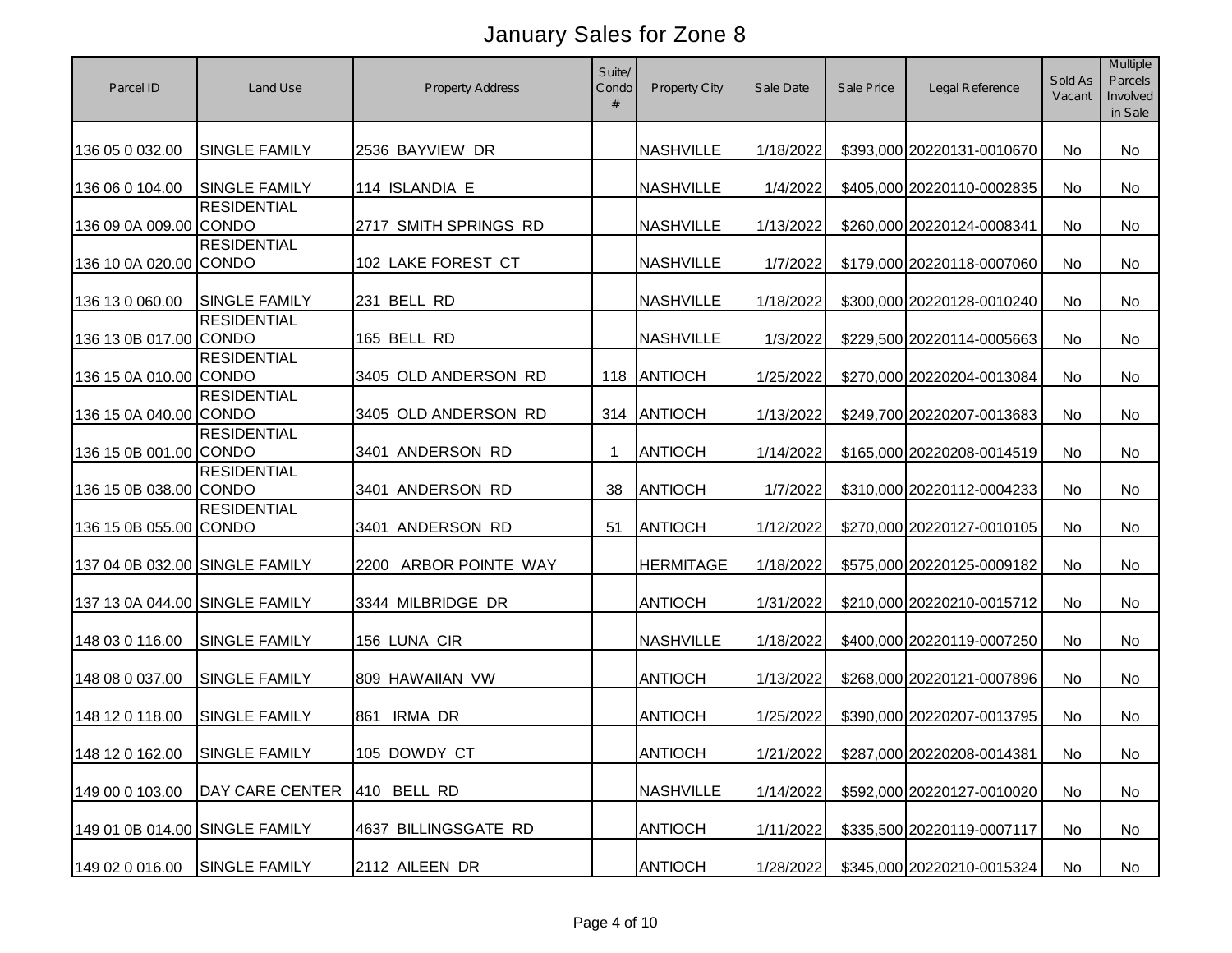| Parcel ID                      | Land Use             | <b>Property Address</b> | Suite/<br>Condo<br># | Property City    | Sale Date | Sale Price | Legal Reference                        | Sold As<br>Vacant | Multiple<br>Parcels<br>Involved<br>in Sale |
|--------------------------------|----------------------|-------------------------|----------------------|------------------|-----------|------------|----------------------------------------|-------------------|--------------------------------------------|
| 149 02 0 025.00                | SINGLE FAMILY        | 106 AILEEN CT           |                      | <b>ANTIOCH</b>   | 1/5/2022  |            | \$341,000 20220112-0004295             | No                | No                                         |
| 149 02 0 047.00                | <b>SINGLE FAMILY</b> | 2521 OAK FOREST DR      |                      | <b>ANTIOCH</b>   | 1/31/2022 |            | \$403,600 20220211-0016050             | No                | No                                         |
| 149 02 0A 015.00 SINGLE FAMILY |                      | 712 BAYSWATER CIR       |                      | <b>ANTIOCH</b>   | 1/27/2022 |            | \$281,000 20220211-0016228             | No                | No                                         |
| 149 02 0B 051.00 SINGLE FAMILY |                      | 712 KNIGHTSBRIDGE WAY   |                      | <b>ANTIOCH</b>   | 1/31/2022 |            | \$340,100 20220214-0016827             | No                | <b>No</b>                                  |
| 149 02 0B 073.00 SINGLE FAMILY |                      | 800 BISHOPSGATE RD      |                      | <b>ANTIOCH</b>   | 1/20/2022 |            | \$302,500 20220124-0008474             | No                | No                                         |
| 149 03 0A 027.00 SINGLE FAMILY |                      | 3253 CLAPHAM RD         |                      | <b>ANTIOCH</b>   | 1/21/2022 |            | \$385,000 20220201-0011838             | No                | No                                         |
| 149 03 0K 014.00 CONDO         | <b>RESIDENTIAL</b>   | 2656 LAKEVILLA DR       | 14                   | <b>NASHVILLE</b> | 1/12/2022 |            | \$406,900 20220127-0010015             | No                | <b>No</b>                                  |
| 149 04 0 194.00                | <b>SINGLE FAMILY</b> | 2632 RAVINE DR          |                      | <b>NASHVILLE</b> | 1/21/2022 |            | \$350,000 20220201-0011827             | No                | No                                         |
| 149 05 0 123.00                | <b>SINGLE FAMILY</b> | 4809 TRAPPERS RDG       |                      | <b>ANTIOCH</b>   | 1/4/2022  |            | \$324,000 20220114-0005638             | No                | No                                         |
| 149 07 0A 027.00 SINGLE FAMILY |                      | 765 DOVER GLEN DR       |                      | <b>ANTIOCH</b>   | 1/14/2022 |            | \$357,000 20220119-0007232             | No                | <b>No</b>                                  |
| 149 10 0A 006.00 SINGLE FAMILY |                      | 2829 RADER RIDGE CT     |                      | <b>ANTIOCH</b>   | 1/13/2022 |            | \$378,000 20220121-0008041             | No                | No                                         |
| 149 11 0A 072.00 SINGLE FAMILY |                      | 1456 RICE HILL CIR      |                      | <b>ANTIOCH</b>   | 1/21/2022 |            | \$225,000 20220202-0012538             | No                | No                                         |
| 149 15 0A 018.00 SINGLE FAMILY |                      | 2409 EVANFIELD CT       |                      | <b>ANTIOCH</b>   | 1/18/2022 |            | \$370,000 20220128-0010326             | <b>No</b>         | No                                         |
| 149 15 0A 268.00 SINGLE FAMILY |                      | 1672 BRIDGECREST DR     |                      | <b>ANTIOCH</b>   | 1/14/2022 |            | \$440,000 20220126-0009644             | <b>No</b>         | No                                         |
| 150 01 0 167.00                | <b>DUPLEX</b>        | 2813 A MOSSDALE DR      |                      | <b>NASHVILLE</b> | 1/13/2022 |            | \$425,000 20220131-0010951             | <b>No</b>         | No                                         |
| 150 01 0 326.00                | <b>SINGLE FAMILY</b> | 609 COLD SPRING DR      |                      | <b>ANTIOCH</b>   |           |            | 1/27/2022 \$1,017,452 20220301-0023348 | No                | Yes                                        |
| 150 02 0 238.00 ZERO LOT LINE  |                      | 604 CASTLEGATE DR       |                      | <b>NASHVILLE</b> | 1/6/2022  |            | \$75,000 20220112-0004406              | No                | No                                         |
| 150 02 0 238.00                | <b>ZERO LOT LINE</b> | 604 CASTLEGATE DR       |                      | <b>NASHVILLE</b> | 1/7/2022  |            | \$123,000 20220127-0010152             | No                | No                                         |
| 150 02 0 375.00                | <b>ZERO LOT LINE</b> | 813 LAKE TERRACE DR     |                      | <b>NASHVILLE</b> | 1/19/2022 |            | \$180,000 20220203-0012703             | No                | No                                         |
| 150 02 0B 002.00 SINGLE FAMILY |                      | 3117 BLUEWATER WAY      |                      | <b>NASHVILLE</b> | 1/10/2022 |            | \$415,000 20220127-0009871             | No                | No                                         |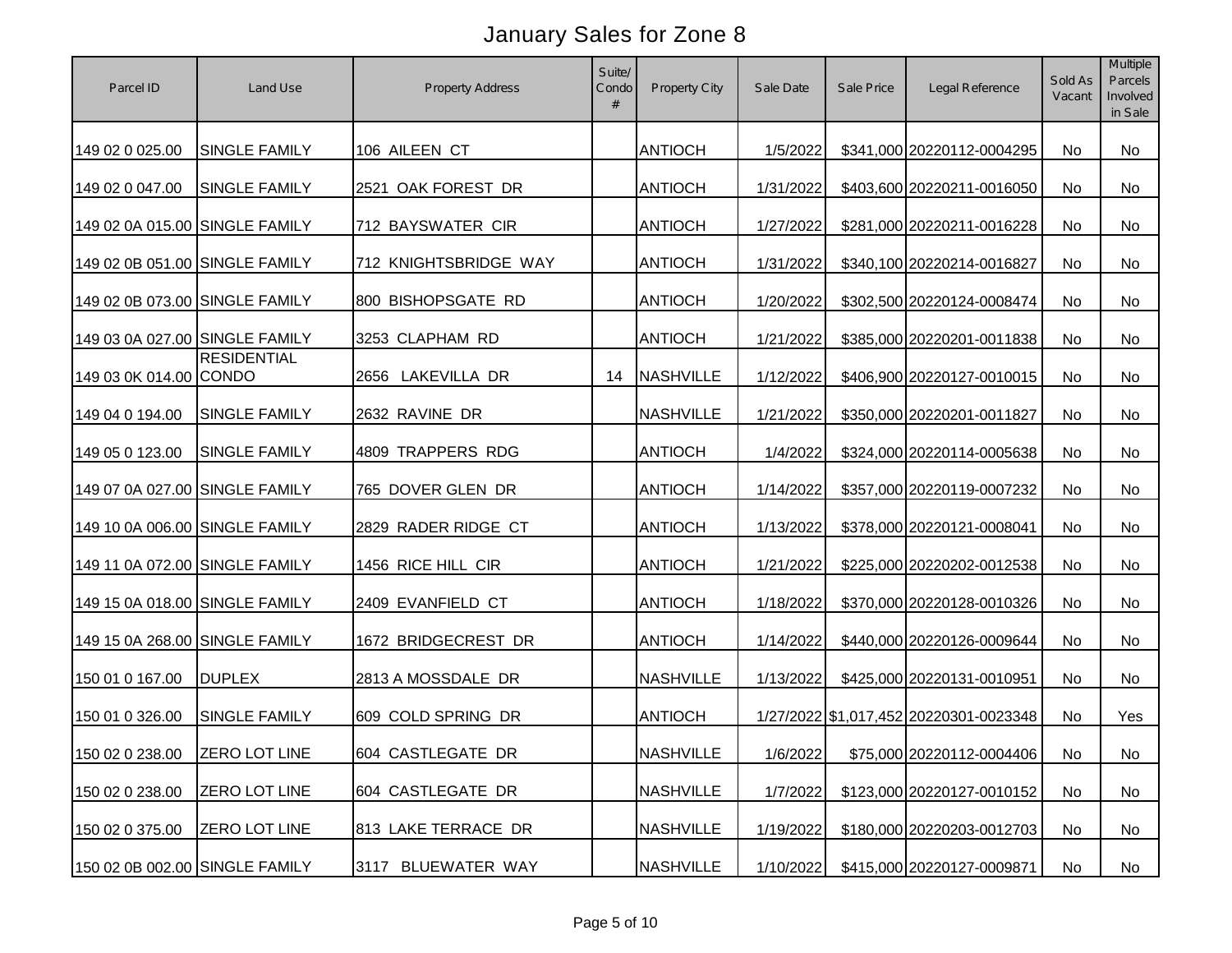| Parcel ID                      | Land Use                      | <b>Property Address</b> | Suite/<br>Condo<br># | <b>Property City</b> | Sale Date | Sale Price | Legal Reference                      | Sold As<br>Vacant | Multiple<br>Parcels<br>Involved<br>in Sale |
|--------------------------------|-------------------------------|-------------------------|----------------------|----------------------|-----------|------------|--------------------------------------|-------------------|--------------------------------------------|
| 150 03 0 152.00                | <b>ZERO LOT LINE</b>          | 3554 GONDOLA DR         |                      | <b>ANTIOCH</b>       | 1/12/2022 |            | \$145,000 20220120-0007630           | No                | No                                         |
| 150 03 0 393.00                | SINGLE FAMILY                 | 909 KALVESTA CT         |                      | <b>ANTIOCH</b>       | 1/4/2022  |            | \$322,300 20220112-0004511           | No                | <b>No</b>                                  |
| 150 05 0 046.00                | SINGLE FAMILY                 | 420 OWENDALE DR         |                      | <b>ANTIOCH</b>       | 1/14/2022 |            | \$372,000 20220207-0013705           | No                | <b>No</b>                                  |
| 150 05 0 095.00                | SINGLE FAMILY                 | 425 OWENDALE DR         |                      | <b>ANTIOCH</b>       | 1/7/2022  |            | \$293,000 20220202-0012284           | No                | No                                         |
| 150 05 0 222.00                | SINGLE FAMILY                 | 2840 GALESBURG DR       |                      | <b>NASHVILLE</b>     | 1/10/2022 |            | \$392,000 20220119-0007302           | No                | <b>No</b>                                  |
| 150 05 0 337.00                | <b>ZERO LOT LINE</b>          | 3227 LUANN DR           |                      | <b>ANTIOCH</b>       | 1/26/2022 |            | \$213,100 20220209-0014847           | No                | <b>No</b>                                  |
| 150 05 0 385.00                | <b>ZERO LOT LINE</b>          | 3225 LUANN DR           |                      | <b>ANTIOCH</b>       | 1/26/2022 |            | \$210,000 20220209-0014865           | No                | No                                         |
| 150 06 0 141.00                | ZERO LOT LINE                 | 3121 WOODYMORE DR       |                      | <b>ANTIOCH</b>       | 1/27/2022 |            | \$209,900 20220120-0007793           | <b>No</b>         | <b>No</b>                                  |
| 150 07 0 067.00                | <b>SINGLE FAMILY</b>          | 3140 STONEYBROOK CIR    |                      | <b>ANTIOCH</b>       | 1/3/2022  |            | \$237,500 20220112-0004215           | No                | <b>No</b>                                  |
| 150 07 0 079.00                | <b>SINGLE FAMILY</b>          | 3225 NEW TOWNE RD       |                      | <b>ANTIOCH</b>       | 1/10/2022 |            | \$227,900 20220208-0014600           | No                | No                                         |
| 150 07 0 427.00                | ZERO LOT LINE                 | 3380 OAK TREES CT       |                      | <b>ANTIOCH</b>       | 1/13/2022 |            | \$205,000 20220121-0008331           | <b>No</b>         | No                                         |
| 150 08 0 009.00                | SINGLE FAMILY                 | 3448 DAISY TRL          |                      | <b>ANTIOCH</b>       | 1/25/2022 |            | \$324,000 20220127-0009845           | <b>No</b>         | No                                         |
| 150 08 0 136.00                | <b>SINGLE FAMILY</b>          | 3640 HUNTINGBORO TRL    |                      | <b>ANTIOCH</b>       | 1/14/2022 |            | \$355,000 20220224-0021081           | <b>No</b>         | No                                         |
| 150 09 0 148.00                | ZERO LOT LINE                 | 3267 LUANN DR           |                      | <b>ANTIOCH</b>       | 1/4/2022  |            | \$174,900 20220131-0010723           | <b>No</b>         | No                                         |
| 150 09 0A 029.00 SINGLE FAMILY |                               | 3317 CALAIS CIR         |                      | <b>ANTIOCH</b>       | 1/4/2022  |            | \$280,000 20220111-0003639           | <b>No</b>         | No                                         |
| 150 10 0 074.00                | <b>SINGLE FAMILY</b>          | 3424 TOWNESHIP RD       |                      | <b>ANTIOCH</b>       | 1/31/2022 |            | \$315,000 20220211-0016231           | No                | No                                         |
|                                | 150 11 0 116.00 SINGLE FAMILY | 3408 NEW TOWNE RD       |                      | <b>ANTIOCH</b>       |           |            | 1/11/2022 \$302,000 20220207-0013821 | No                | No                                         |
| 150 14 0A 036.00 SINGLE FAMILY |                               | 4005 CALUMET DR         |                      | <b>ANTIOCH</b>       | 1/21/2022 |            | \$247,000 20220202-0012176           | No                | No                                         |
| 150 14 0A 056.00 SINGLE FAMILY |                               | 3921 CALUMET DR         |                      | <b>ANTIOCH</b>       | 1/26/2022 |            | \$300,000 20220210-0015342           | No                | No                                         |
| 150 14 0D 046.00 SINGLE FAMILY |                               | 4723 BACKSTRETCH BLVD   |                      | <b>ANTIOCH</b>       | 1/18/2022 |            | \$440,000 20220131-0011126           | No                | No                                         |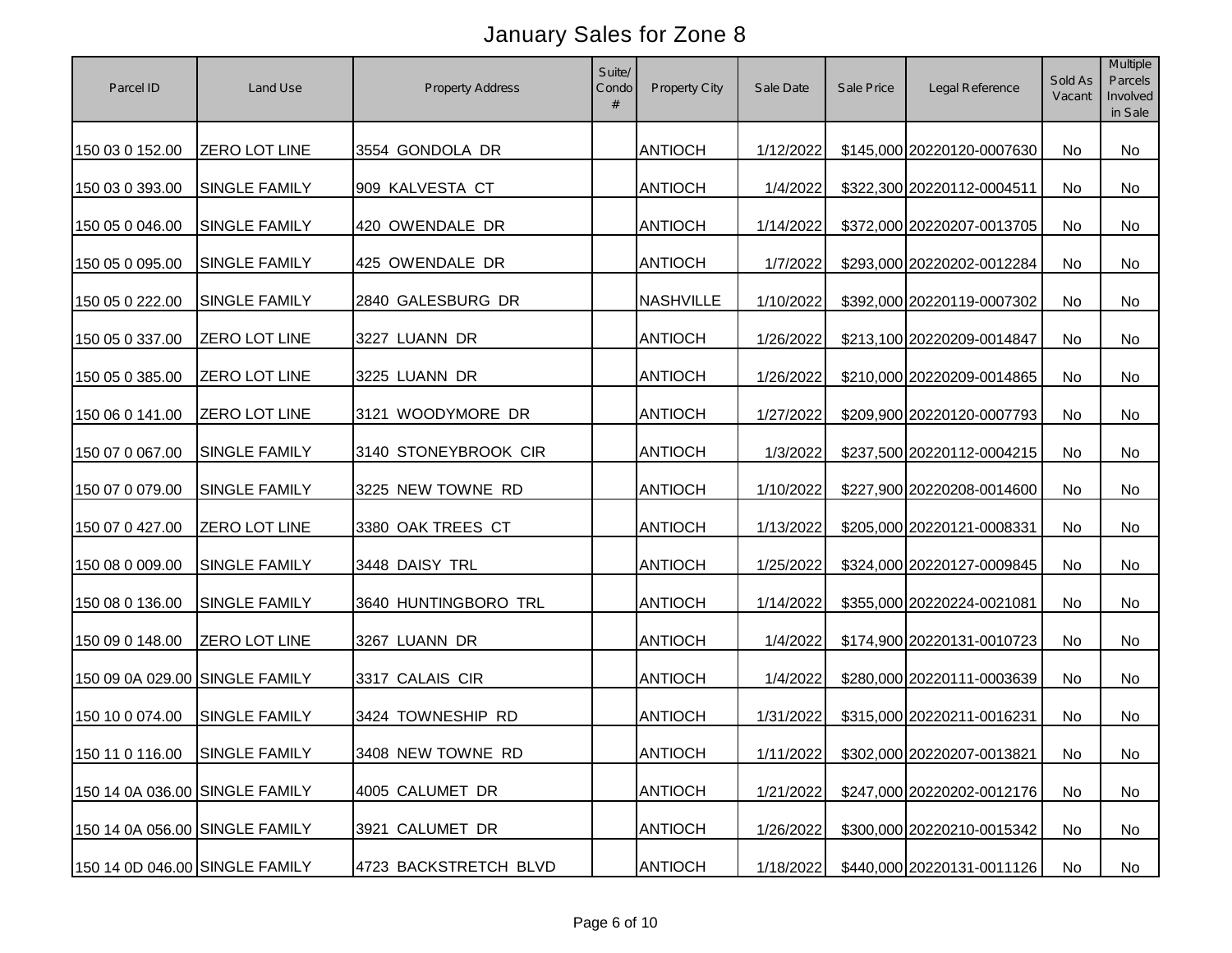| Parcel ID                      | Land Use             | <b>Property Address</b>  | Suite/<br>Condo<br># | Property City  | Sale Date | Sale Price | Legal Reference            | Sold As<br>Vacant | Multiple<br>Parcels<br>Involved<br>in Sale |
|--------------------------------|----------------------|--------------------------|----------------------|----------------|-----------|------------|----------------------------|-------------------|--------------------------------------------|
| 150 14 0D 105.00 SINGLE FAMILY |                      | 5016 ARROGATE DR         |                      | <b>ANTIOCH</b> | 1/17/2022 |            | \$432,800 20220209-0015294 | <b>No</b>         | No                                         |
| 150 16 0A 044.00 SINGLE FAMILY |                      | 2712 WINDCREST TRL       |                      | <b>ANTIOCH</b> | 1/4/2022  |            | \$386,499 20220202-0011888 | <b>No</b>         | <b>No</b>                                  |
| 151 01 0A 132.00 SINGLE FAMILY |                      | 3213 NEWINGTON CV        |                      | <b>ANTIOCH</b> | 1/26/2022 |            | \$245,000 20220208-0014441 | <b>No</b>         | <b>No</b>                                  |
| 151 09 0A 084.00 SINGLE FAMILY |                      | 6625 ASCOT DR            |                      | <b>ANTIOCH</b> | 1/26/2022 |            | \$436,000 20220208-0014446 | No                | <b>No</b>                                  |
| 151 09 0A 107.00 SINGLE FAMILY |                      | 6529 ARVINGTON WAY       |                      | <b>ANTIOCH</b> | 1/10/2022 |            | \$397,000 20220118-0006837 | <b>No</b>         | <b>No</b>                                  |
| 151 09 0A 253.00 SINGLE FAMILY |                      | 6769 ASCOT DR            |                      | <b>ANTIOCH</b> | 1/4/2022  |            | \$300,000 20220222-0019861 | <b>No</b>         | <b>No</b>                                  |
| 151 09 0A 330.00 SINGLE FAMILY |                      | 920 FERNHURST CT         |                      | <b>ANTIOCH</b> | 1/31/2022 |            | \$405,000 20220214-0016390 | No                | No                                         |
| 151 09 0B 038.00 SINGLE FAMILY |                      | 5156 SUNSAIL DR          |                      | <b>ANTIOCH</b> | 1/24/2022 |            | \$350,000 20220224-0021123 | <b>No</b>         | <b>No</b>                                  |
| 151 09 0B 207.00 SINGLE FAMILY |                      | 5509 DORY DR             |                      | <b>ANTIOCH</b> | 1/12/2022 |            | \$308,000 20220128-0010660 | <b>No</b>         | <b>No</b>                                  |
| 151 10 0A 191.00 SINGLE FAMILY |                      | 7232 OLE NOTTINGHAM DR   |                      | <b>ANTIOCH</b> | 1/31/2022 |            | \$301,000 20220225-0021899 | <b>No</b>         | No                                         |
| 151 10 0A 205.00 SINGLE FAMILY |                      | 1605 LONDON GARDENS CT   |                      | <b>ANTIOCH</b> | 1/19/2022 |            | \$342,000 20220131-0011002 | No                | No                                         |
| 163 02 0 014.00                | <b>SINGLE FAMILY</b> | 4313 WINTON DR           |                      | <b>ANTIOCH</b> | 1/24/2022 |            | \$323,000 20220208-0014368 | <b>No</b>         | <b>No</b>                                  |
| 163 02 0B 136.00 CONDO         | <b>RESIDENTIAL</b>   | 640 PIPPIN DR            |                      | <b>ANTIOCH</b> | 1/6/2022  |            | \$215,000 20220114-0005690 | <b>No</b>         | No                                         |
| 163 04 0A 130.00 CONDO         | <b>RESIDENTIAL</b>   | 3001 HAMILTON CHURCH RD  | 130                  | ANTIOCH        | 1/28/2022 |            | \$260,000 20220307-0025297 | No                | <b>No</b>                                  |
| 163 05 0A 006.00 CONDO         | <b>RESIDENTIAL</b>   | 5170 HICKORY HOLLOW PKWY | 915                  | ANTIOCH        | 1/11/2022 |            | \$280,000 20220124-0008484 | <b>No</b>         | <b>No</b>                                  |
| 163 05 0B 136.00 CONDO         | <b>RESIDENTIAL</b>   | 5170 HICKORY HOLLOW PKWY | 183                  | <b>ANTIOCH</b> | 1/10/2022 |            | \$222,000 20220121-0007898 | No.               | No                                         |
| 163 16 0C 321.00 CONDO         | <b>RESIDENTIAL</b>   | 2413 DANILYNN DR         |                      | <b>ANTIOCH</b> | 1/19/2022 |            | \$520,000 20220128-0010561 | No                | Yes                                        |
| 163 16 0C 322.00 CONDO         | <b>RESIDENTIAL</b>   | 2415 DANILYNN DR         |                      | <b>ANTIOCH</b> | 1/19/2022 |            | \$520,000 20220128-0010561 | No                | Yes                                        |
| 163 16 0C 323.00 CONDO         | <b>RESIDENTIAL</b>   | DANILYNN DR<br>2417      |                      | <b>ANTIOCH</b> | 1/31/2022 |            | \$265,000 20220224-0020882 | No                | No                                         |
| 164 01 0A 034.00 SINGLE FAMILY |                      | 7305 MARONEY DR          |                      | <b>ANTIOCH</b> | 1/7/2022  |            | \$382,000 20220209-0014776 | No                | No                                         |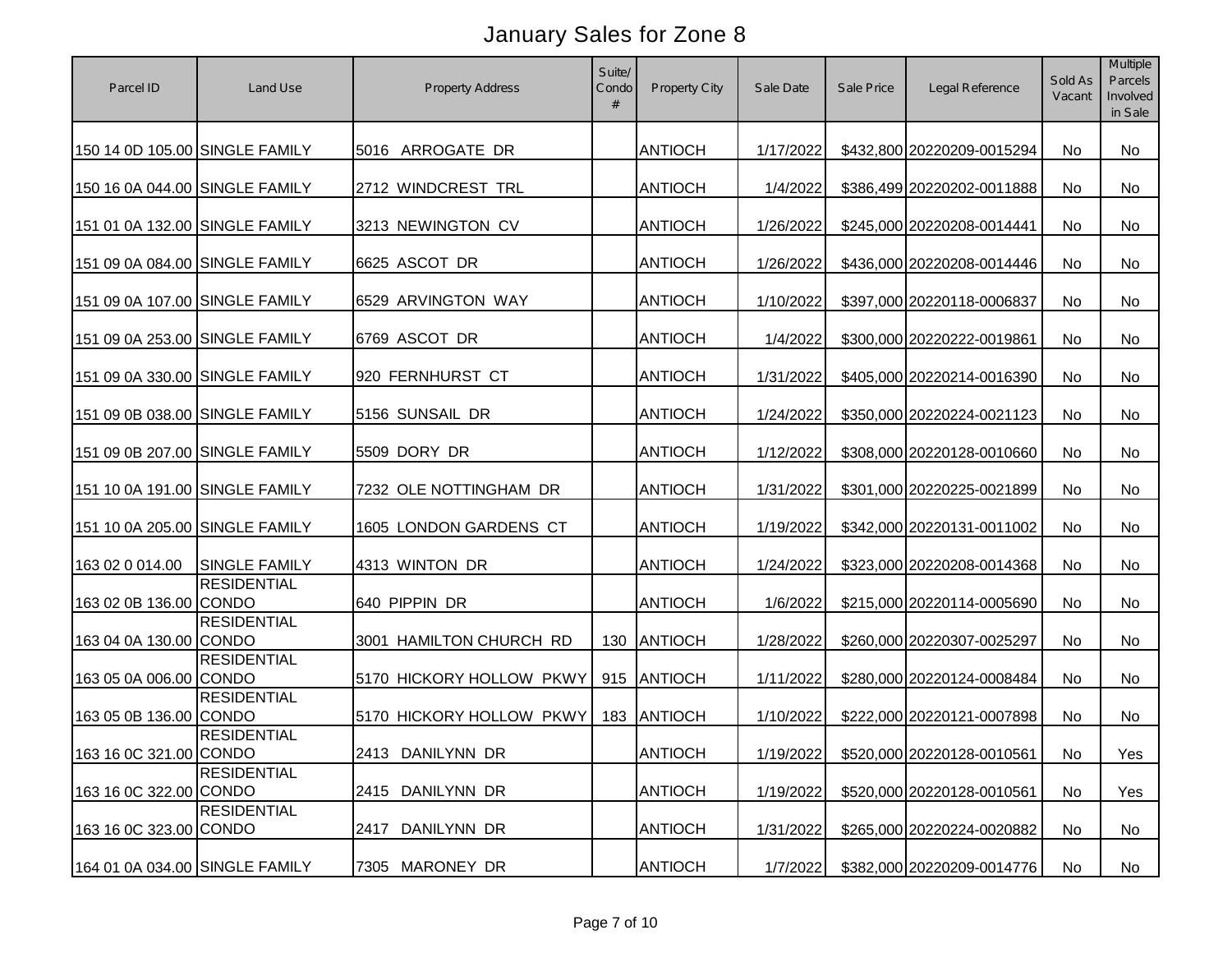| Parcel ID                      | Land Use                                           | <b>Property Address</b>            | Suite/<br>Condo<br># | Property City  | Sale Date | Sale Price | Legal Reference            | Sold As<br>Vacant | Multiple<br>Parcels<br>Involved<br>in Sale |
|--------------------------------|----------------------------------------------------|------------------------------------|----------------------|----------------|-----------|------------|----------------------------|-------------------|--------------------------------------------|
| 164 03 0A 052.00 SINGLE FAMILY |                                                    | <b>HAMILTON HILL DR</b><br>2045    |                      | <b>ANTIOCH</b> | 1/21/2022 |            | \$398,200 20220324-0034325 | <b>No</b>         | <b>No</b>                                  |
| 164 03 0D 116.00 CONDO         | <b>RESIDENTIAL</b>                                 | 801<br><b>CORONATION DR</b>        |                      | <b>ANTIOCH</b> | 1/21/2022 |            | \$305,070 20220124-0008466 | <b>No</b>         | <b>No</b>                                  |
| 164 05 0A 012.00 CONDO         | <b>RESIDENTIAL</b>                                 | SUMMERCREST BLVD<br>4316           | 712                  | ANTIOCH        | 1/19/2022 |            | \$306,000 20220128-0010368 | <b>No</b>         | <b>No</b>                                  |
| 164 05 0A 016.00 CONDO         | <b>RESIDENTIAL</b>                                 | SUMMERCREST BLVD<br>4316           | 716                  | ANTIOCH        | 1/10/2022 |            | \$308,500 20220119-0007448 | No                | No                                         |
| 164 06 0B 107.00 CONDO         | <b>RESIDENTIAL</b>                                 | 629 BRADBURN VILLAGE CIR           |                      | <b>ANTIOCH</b> | 1/31/2022 |            | \$265,000 20220214-0016716 | No                | <b>No</b>                                  |
| 164 06 0D 271.00 CONDO         | <b>RESIDENTIAL</b>                                 | <b>BRADBURN VILLAGE DR</b><br>1063 |                      | <b>ANTIOCH</b> | 1/11/2022 |            | \$260,690 20220207-0014017 | No                | <b>No</b>                                  |
| 164 06 0D 300.00 CONDO         | <b>RESIDENTIAL</b>                                 | <b>BRADBURN VILLAGE DR</b><br>1016 |                      | <b>ANTIOCH</b> | 1/21/2022 |            | \$270,690 20220217-0018745 | No                | No                                         |
| 164 06 0D 301.00 CONDO         | <b>RESIDENTIAL</b>                                 | <b>BRADBURN VILLAGE DR</b><br>1014 |                      | <b>ANTIOCH</b> | 1/28/2022 |            | \$266,690 20220217-0018533 | No                | <b>No</b>                                  |
| 164 06 0D 302.00 CONDO         | <b>RESIDENTIAL</b>                                 | <b>BRADBURN VILLAGE DR</b><br>1012 |                      | <b>ANTIOCH</b> | 1/28/2022 |            | \$266,690 20220217-0018529 | No                | <b>No</b>                                  |
| 164 06 0D 303.00 CONDO         | <b>RESIDENTIAL</b>                                 | <b>BRADBURN VILLAGE DR</b><br>1010 |                      | <b>ANTIOCH</b> | 1/26/2022 |            | \$266,690 20220211-0015929 | No                | No                                         |
| 164 06 0D 304.00 CONDO         | <b>RESIDENTIAL</b>                                 | BRADBURN VILLAGE DR<br>1008        |                      | <b>ANTIOCH</b> | 1/31/2022 |            | \$266,690 20220209-0015184 | No                | No                                         |
| 164 06 0D 305.00 CONDO         | <b>RESIDENTIAL</b>                                 | <b>BRADBURN VILLAGE DR</b><br>1006 |                      | <b>ANTIOCH</b> | 1/26/2022 |            | \$270,690 20220211-0015935 | <b>No</b>         | <b>No</b>                                  |
| 164 07 0A 076.00 SINGLE FAMILY |                                                    | 246 GROVEDALE TRCE                 |                      | <b>ANTIOCH</b> | 1/10/2022 |            | \$345,000 20220126-0009653 | No                | No                                         |
| 164 07 0A 236.00 SINGLE FAMILY |                                                    | ROCKGLADE RUN<br>1361              |                      | <b>ANTIOCH</b> | 1/12/2022 |            | \$345,000 20220113-0004966 | <b>No</b>         | <b>No</b>                                  |
| 164 10 0A 141.00 SINGLE FAMILY |                                                    | 3104 PONY RIDGE WAY                |                      | <b>ANTIOCH</b> | 1/31/2022 |            | \$465,000 20220216-0018078 | No.               | <b>No</b>                                  |
|                                | <b>VACANT</b><br>164 10 0A 472.00 RESIDENTIAL LAND | 608 SUMMERBREEZE LN                |                      | <b>ANTIOCH</b> | 1/27/2022 |            | \$50,000 20220317-0031162  | Yes               | No                                         |
|                                | 164 12 0B 029.00 SINGLE FAMILY                     | 1254 SUMMER SHADE DR               |                      | <b>ANTIOCH</b> | 1/27/2022 |            | \$426,900 20220211-0016011 | No                | No                                         |
| 164 13 0 031.00                | <b>SINGLE FAMILY</b>                               | 3612 LONGHAVEN XING                |                      | <b>ANTIOCH</b> | 1/11/2022 |            | \$375,700 20220201-0011808 | No                | No                                         |
| 164 13 0 152.00                | <b>SINGLE FAMILY</b>                               | 5712 MURPHYWOOD XING               |                      | <b>ANTIOCH</b> | 1/18/2022 |            | \$389,500 20220307-0025765 | No                | No                                         |
| 164 13 0C 021.00 SINGLE FAMILY |                                                    | 4133 TREEHAVEN PL                  |                      | <b>ANTIOCH</b> | 1/25/2022 |            | \$344,815 20220207-0013985 | No                | No                                         |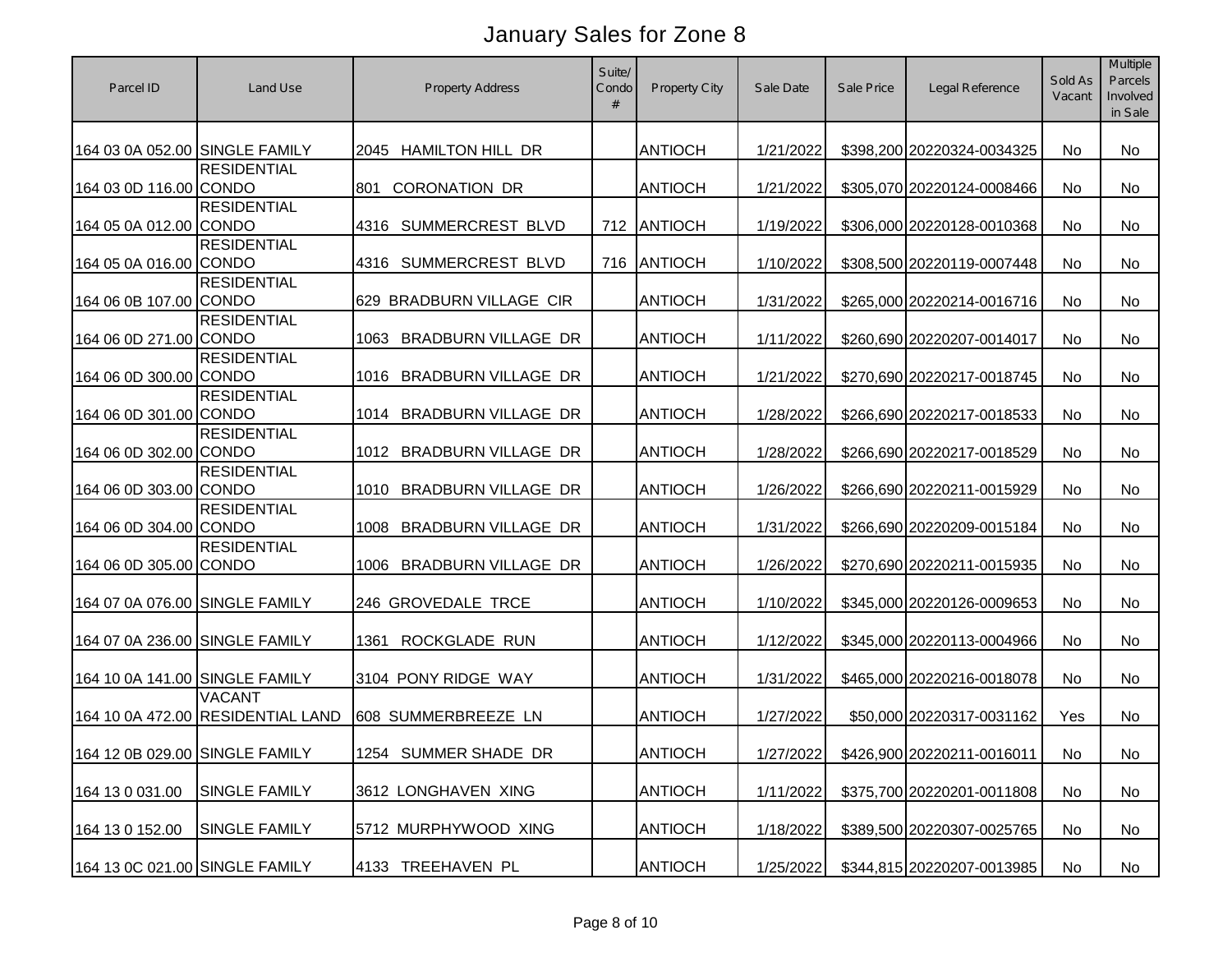| Parcel ID                      | Land Use                       | <b>Property Address</b> | Suite/<br>Condo<br># | Property City  | Sale Date | Sale Price | Legal Reference                      | Sold As<br>Vacant | Multiple<br>Parcels<br>Involved<br>in Sale |
|--------------------------------|--------------------------------|-------------------------|----------------------|----------------|-----------|------------|--------------------------------------|-------------------|--------------------------------------------|
| 164 13 0C 023.00 SINGLE FAMILY |                                | TREEHAVEN PL<br>4141    |                      | <b>ANTIOCH</b> | 1/28/2022 |            | \$347,275 20220210-0015357           | <b>No</b>         | No                                         |
| 164 13 0C 031.00 SINGLE FAMILY |                                | TREEHAVEN PL<br>4128    |                      | <b>ANTIOCH</b> | 1/27/2022 |            | \$372,800 20220209-0015230           | No                | <b>No</b>                                  |
| 164 16 0A 035.00 SINGLE FAMILY |                                | 613 BIG RIVER RUN       |                      | <b>ANTIOCH</b> | 1/6/2022  |            | \$322,000 20220114-0006268           | No                | <b>No</b>                                  |
| 164 16 0B 047.00 SINGLE FAMILY |                                | 2120 CAREFREE LN        |                      | <b>ANTIOCH</b> | 1/24/2022 |            | \$373,100 20220208-0014347           | No                | <b>No</b>                                  |
| 165 13 0A 046.00 SINGLE FAMILY |                                | 832 TRAILSIDE CIR       |                      | <b>ANTIOCH</b> | 1/12/2022 |            | \$300,000 20220121-0008164           | No                | No                                         |
| 165 14 0 071.00                | <b>SINGLE FAMILY</b>           | 4761 GREYSTONE ST       |                      | <b>ANTIOCH</b> | 1/3/2022  |            | \$175,400 20220111-0003305           | No                | No                                         |
| 165 14 0 125.00                | <b>SINGLE FAMILY</b>           | 1500 WATER OAK CT       |                      | <b>ANTIOCH</b> | 1/6/2022  |            | \$300,000 20220124-0008682           | No                | <b>No</b>                                  |
| 175 02 0E 020.00 CONDO         | <b>RESIDENTIAL</b>             | SPRUCEDALE DR<br>1750   |                      | <b>ANTIOCH</b> | 1/13/2022 |            | \$200,000 20220201-0011663           | No                | No                                         |
| 175 02 0E 026.00 CONDO         | <b>RESIDENTIAL</b>             | SPRUCEDALE DR<br>1741   |                      | <b>ANTIOCH</b> | 1/10/2022 |            | \$272,000 20220207-0013973           | No                | No                                         |
| 175 02 0F 039.00 SINGLE FAMILY |                                | 2292 PRESERVE CIR       |                      | <b>ANTIOCH</b> | 1/14/2022 |            | \$378,000 20220126-0009650           | <b>No</b>         | <b>No</b>                                  |
| 175 02 0F 076.00 SINGLE FAMILY |                                | PRESERVE CIR<br>2228    |                      | <b>ANTIOCH</b> | 1/14/2022 |            | \$333,495 20220204-0013516           | No                | No                                         |
| 175 02 0F 077.00 SINGLE FAMILY |                                | PRESERVE CIR<br>2232    |                      | <b>ANTIOCH</b> | 1/14/2022 |            | \$333,495 20220207-0014032           | No                | No                                         |
| 175 02 0F 078.00 SINGLE FAMILY |                                | PRESERVE CIR<br>2236    |                      | <b>ANTIOCH</b> | 1/28/2022 |            | \$333,495 20220216-0017820           | <b>No</b>         | No                                         |
| 175 02 0F 080.00 SINGLE FAMILY |                                | PRESERVE CIR<br>2244    |                      | <b>ANTIOCH</b> | 1/24/2022 |            | \$345,593 20220207-0014021           | <b>No</b>         | No                                         |
| 175 02 0F 081.00 SINGLE FAMILY |                                | PRESERVE CIR<br>2248    |                      | <b>ANTIOCH</b> | 1/21/2022 |            | \$333,495 20220207-0014012           | <b>No</b>         | No                                         |
| 175 06 0A 114.00 SINGLE FAMILY |                                | 5131 PRESERVE BLVD      |                      | <b>ANTIOCH</b> | 1/19/2022 |            | \$330,000 20220131-0011177           | No                | No                                         |
|                                | 176 01 0A 085.00 SINGLE FAMILY | 5137 SINGING HILLS DR   |                      | <b>ANTIOCH</b> |           |            | 1/26/2022 \$350,000 20220202-0012592 | No                | No                                         |
| 176 01 0B 002.00 SINGLE FAMILY |                                | 209 MAXWELL PL          |                      | <b>ANTIOCH</b> | 1/28/2022 |            | \$370,000 20220209-0015006           | No                | No                                         |
| 176 01 0B 050.00 SINGLE FAMILY |                                | 175 SOPHIE DR           |                      | <b>ANTIOCH</b> | 1/10/2022 |            | \$371,000 20220119-0007115           | No                | No                                         |
| 176 02 0 042.00                | <b>SINGLE FAMILY</b>           | 1520 WATER OAK CT       |                      | <b>ANTIOCH</b> | 1/6/2022  |            | \$303,000 20220207-0013695           | No                | No                                         |